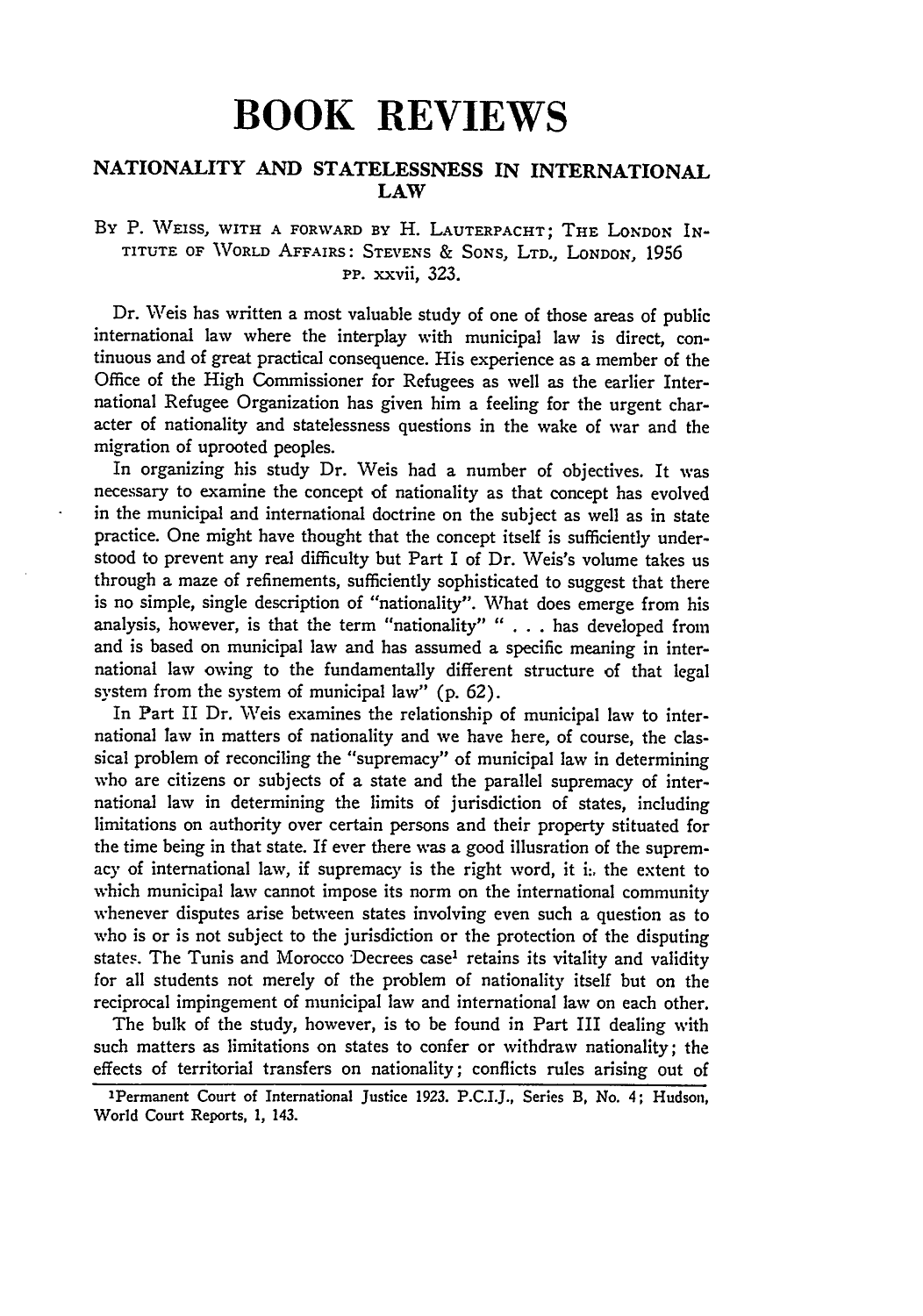statelessness and plural nationality; proof of nationality before international tribunals. All of this from the international aspect and employing source materials from the available store of international adjudications, treaties, and municipal cases and statutes.

Finally, Dr. Weis performs a valuable service in summarizing his entire thesis in less than twenty pages, including an examination of the main directions of nationality problems in the future, particularly those concerned with the elimination of statelessness and the effects of the International Law Commission recommendations in the area.

In assembling such comprehensive and useful materials Dr. Weis has had the patience to prepare with great care, his tables of cases, treaties and statutes as well as the bibliography and appendices, with the result that apart from its substantive analysis, the volume is a most helpful research tool for any one concerned with nationality questions, either the municipal or international law aspects.

For example the relevant municipal statutes are set out under the heading of the country concerned and these, of course have been listed alphabetically. The result is to give the student a quick view of the entire body of legislation on nationality enacted in each of the coutries referred to. In the case of Canada the citations seem quite complete and similarly with respect to the United Kingdom and the United States of America.

Among the more fascinating questions that are posed by nationality disputes is the matter of determining nationality for purposes of giving a state *locus standi* in a dispute with another state where some individual's claim has become the concern of the demanding state. Ever since the Lynch<sup>2</sup> and Flutie cases<sup>3</sup> it has been clear that international tribunals are prepared to reject the most positive assertion by the claiming state, of nationality for one of its residents, and this law has now been brought to a climax, of course, by the Nottebohm case.<sup>4</sup> One has only to reflect for a moment on the implications of the Nottebohm case to realize that in nationality matters we have certainly entered a stage of development in international law where international tribunals adjudicating such disputes will ignore the most vigorous assertion of municipal jurisdiction even where there is evidence of complete formal compliance by the state concerned when it granted nationality to an individual whose protection the state now seeks to assert abroad.

Now if one relates this development to the other extreme in municipal law exemplified **by** *Joyce v. Director of Public Prosecutions5* there is a quite extraordinary situation. For what we now have in Anglo-Canadian law is a rule that provides the most drastic burdens of nationality and citizenship,

<sup>2</sup>British-Mexican Claims Commission, **1929.** Decisions and Opinions of Commissioners, (1931), 20.

<sup>3</sup>Ralston, Venezuelan Arbitrations of **1903, 38.**

<sup>4[1952]</sup> International Court of Justice, **10.**

<sup>5[1946]</sup> A.C. 347.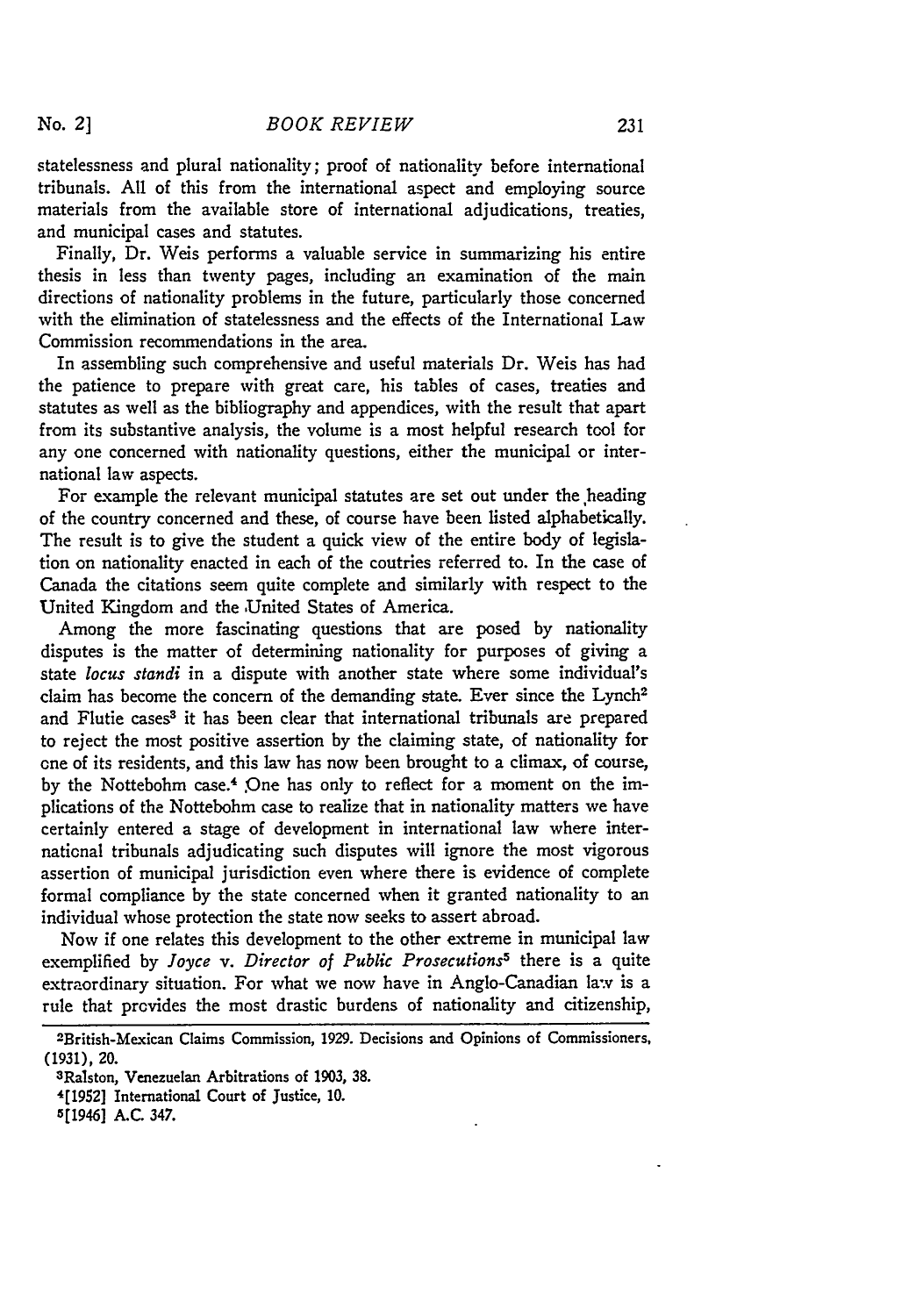in the classic form of the duty of "allegiance" to the Crown, for anyone who has sought the Crown's protection even remotely through the mechanism of a fraudulently obtained passport. We tend to forget that Joyce was hanged when it was very likely he had been an American national; but he had obtained a British passport by fraud, travelled to Germany and made broadcasts on behalf of the Nazis. Now, by contrast, in the international forum, Nottebohm became a citizen of Lichtenstein with all due formality and seemingly in complete accordance with Lichtenstein nationality law. And yet the International Court of Justice was able to hold that this nationality was not "effective", not founded upon a true association in terms of residence or interests and that therefore, Lichtenstein could not claim that necessary link with ,Nottebohm so as to protect his interests abroad and assert an intergovernmental claim on his behalf.

Of course, it is possible to suggest that the Joyce case was an extreme interpretation given under the pressures of a wartime climate and that the concept of "allegiance" was extended here beyond that truly required for the effective policing of the security interests of the United Kingdom. Equally, it is possible to argue that the International Court of Justice chose is own special view of substance versus form in the relations of Nottebohm to Lichtenstein because of Nottebohm's close connection with Guatemala, the defendant State. Form hanged Joyce; substance defeated Nottebohm; and now the question is whether these two extremes can find some more doctrinal approximation to each other so as to do less damage to the unity of concepts in municipal and international law as well as to the interests of individual human beings caught in the web of abstractions.

Dr. "Weis does not pretend to solve the great range of. difficulties that modem life, war and politics has created for thousands of peoples whose status has not fitted into the nice categories manufactured by lawyers, or the regulations of states in determining who shall have sanctuary at home or protection abroad. Undoubtedly the question of nationality will continue to be of theoretical and practical interest not only because there are refugees in large numbers still to be re-settled, but because the bond between the individual and international law is becoming far more widely woven than the previous single strand in the concept of nationality. The United Nations Charter, the European Convention of Human Rights and many bi-lateral arrangements have given the individual a direct stake in the international legal order with procedures that afford him in some cases almost a personal remedy. As Dr. Weis's book suggests we are not far from the day when the easy distinction between "the subject" and "the object" of international law will yield to a "merger" that both need and events will have imposed on states and on doctrine.

MAXWELL COHEN\*

\*Professor of Law, McGill University.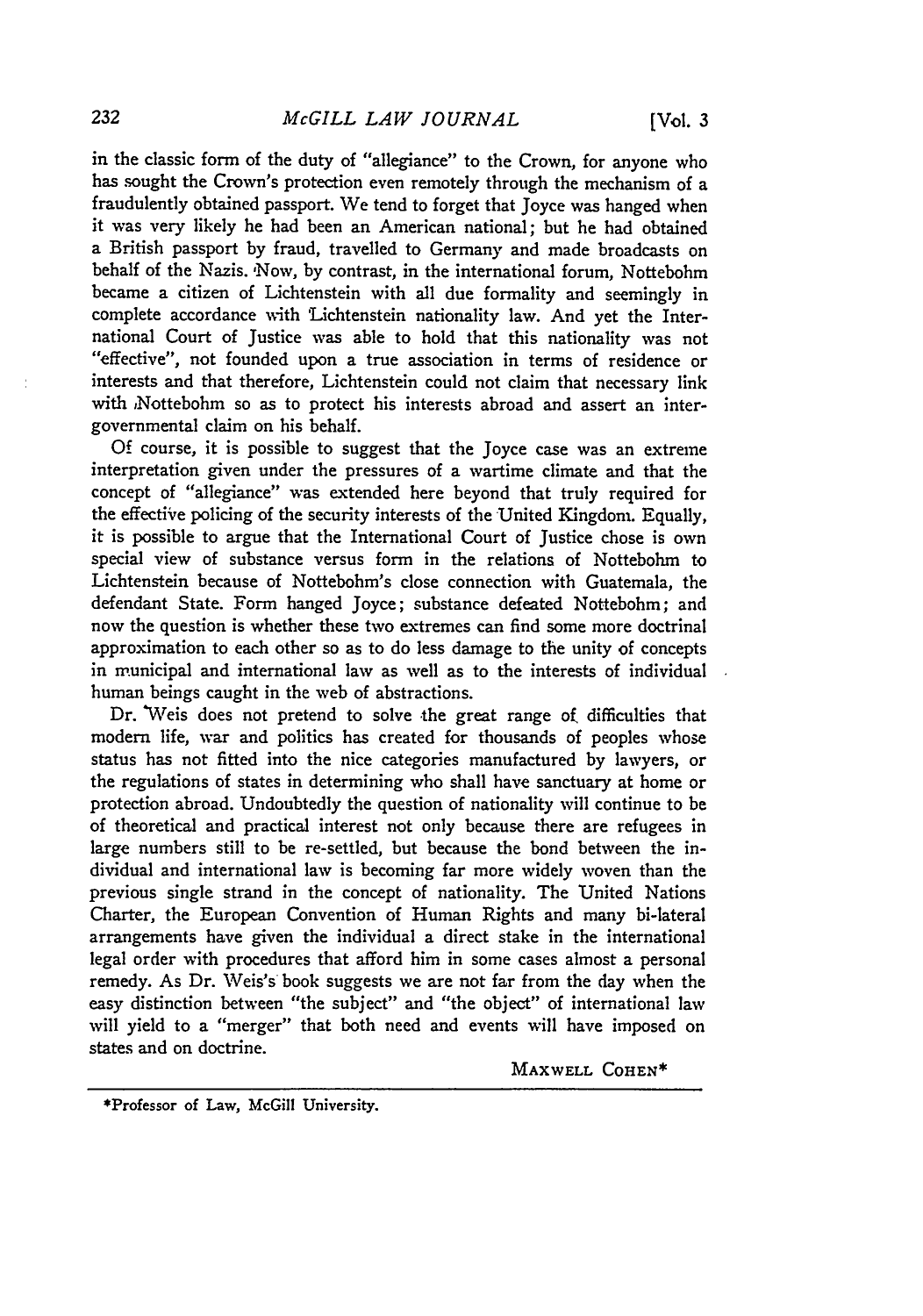### **OBSCENITY AND THE LAW**

### **BY NORMAN ST. JOHN-STEVAS. FIRST EDITION, LONDON;** SECKER **AND** WARBURG, 1956. **Pp.** xxii, 289. \$3.65.

De Goncourt tells the story of M. Latour-Dumoulin  $-$  a famous commissioner of police who wanted to prosecute a contributor to *Le Paris* for a line of asterisks which he had deemed obscene.

Mr. St. John-Stevas in an orderly presentation of his subject matter, has begun with the problem of definition:

"Apart from its subjective aspect, **it** must be remembered that a statement that a certain book is obscene is more than a plain statement of fact. It conceals a deduction based on certain unstated premises, the code of manners prevalent in a com- munity at any particular time. To understand the meaning fully one must be familiar with the customs of the social system in question.

The attempt to understand 'obscenity' in the terms of a simple definition is fruitless and best abandoned, but when this has been said certain constant elements in its meaning can be isolated. Obscenity has always been confined to matters related to sex or the excremental functions. Although there is an ideological element in the word and it is sometimes used to describe unconventional moral attitudes, the word is normally related to the manner of presenting a theme or idea rather than to the theme itself. A book is usually said to be obscene, not for the opinions which it extheme itself. A book is usually said to be obscene, not for the opinions which it ex- presses, but for the way in which they are expressed. Further, 'obscene' is a emotive word, conveying a feeling of outrage. Mere offensiveness is not enough to constitute words or books obscene. If 'immodest' is taken as the positive, 'indecent' may be described as the comparative, and 'obscene' as the superlative.

A pornographic book can easily be distinguished from an obscene book. A pornographic book, although obscene, is one deliberately designed to stimulate sex feelings and to act as an aphrodisiac. An obscene book has no such immediate and dominant purpose, although incidentally this may be its effect. A work like Ulysses certainly contains obscene passages, but their insertion in the book is not to stimulate sex impulses in the reader but to form part of a

The author gives us a broad survey of his subject: he presents a historical view of obscenity and the law, beginning with a brief discussion of Greece and Rome, Anglo-Saxon literature, Mediaeval times, printing, licensing, the Ecclesiastical Courts, the Stuart Censorship, the Commonwealth and the Restoration. There follows a more protracted discussion of the eighteenth century during which obscene libel was recognized as a crime at common law in the famous Curll case.

A chapter is devoted to the Victorian conscience. There are interesting references to specific authors, and apt considerations of related phenomena such as publishing methods, the libraries, "family literature", and the difficulties of writing against a background of censorship. The relevant social background is also drawn in  $-$  one important factor was the increase in the number of women readers in the late eighteenth century.

With the stricter standards of taste we are led to more severe laws. (The Customs Consolidation Act of 1853 contained the first express prohibition

*1Obscenity and* the *Law,* page 2.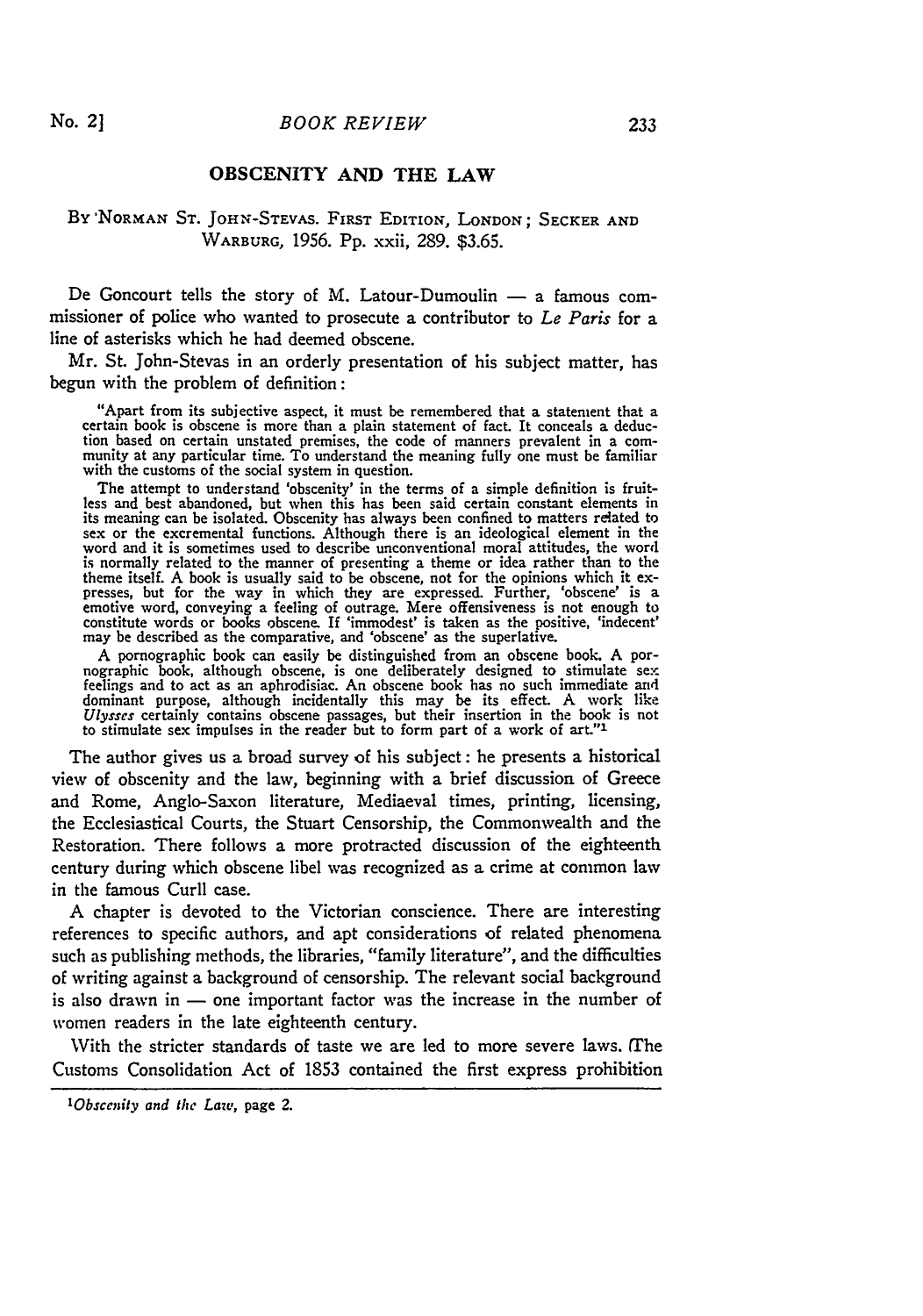intended to ban the importation of pornography. This was followed in 1857 **by** Lord Campbell's Act, aimed at domestic sources of supply. In **1868** Sir Alexander Cockburn **by** rendering his decision in the *Hicklin2* case raised up a great bulwark across this field of law. During the course of his jugment he said:

The test of obscenity is whether the tendency of the matter charged as obscenity is to deprave and corrupt those whose minds are open to immoral influences and into whose hands a publication of this sort may fall.

This statement has ever since been accepted **by** the judges as being the English law. It was reinforced in **1877 by** the *Bradlaugh3* case which emphasized that the particular publication was not justified **by** the appellant's innocent motives or object, and that he must be taken to have intended the natural consequences of his act. Thus "tendency" is the essence of the common law offence.

**"A** further question which must be answered is to whom do the words 'corrupt and deprave' apply? The answer may be normal adults, abnormal adults, normal children, or abnormal children. The English law has always stressed the importance of protecting the young. Thus the old form of indictment contained an averment about the 'morals of youth', and Lord Campbell stated that he **had** the youth of the nation in mind when he introduced his Obscene Publications Act in **1857.** In the Hicklin judgment the words occur 'whose minds are open to such immoral influences and into whose hands a publication of this sort may fall'. Chief Justice Cockburn specifically mentioned youth in his judgment and the protection of the young seems to have been uppermost in the minds of most judges and counsel who have taken part in obscenity trials. In *The Philanderer4* case, however, Mr. Justice Stable rejected the youth criterion. **'A** mass of literature', he said, 'great literature, from many angles is wholly unsuitable for reading **by** adolescents, but that does not mean that the publisher is guilty of a criminal offence for making those works available to<br>the general public."<sup>5</sup>

In the **1953** case of *The Philanderer,* Mr. Justice Stable gave a common sense view of the contemporary meaning of the words 'obscene', and indicated that in applying the law, contemporary and not Victorian standards were to be applied. This decision seems to have presented a sensible attitude concerning the four outstanding points relevant to obscenity:

1--Corrupt whom? The law does not "forbid all which might corrupt the most corruptible", but rather accepts something like the criterion of the *Ulysses6* case, where it was stated:

"Whether a particular book would tend to excite such impulses and thoughts must be tested by the Court's opinion as to its effects on a person with average sex in-<br>stincts — what the French would call *l'homme moyen sensuel* — who plays, in this branch of legal inquiry, the same role as does the 'reasonable man' in the law of torts and 'the man learned in the art' on questions of invention in patent law." (Woolsey's jdt.).

2-Is the object of the author important? The author's sincerity of purpose is important in judging what is the essential nature of his book.

**2[1868]** L.R. **3 Q.B. 360. 3[1878] 3 Q.B.D. 509.** 4[1954] 2 **All E.R. 683.** *50bscenlty and the Law,* page **128. 6[1933] 5** F. Supp. **182.**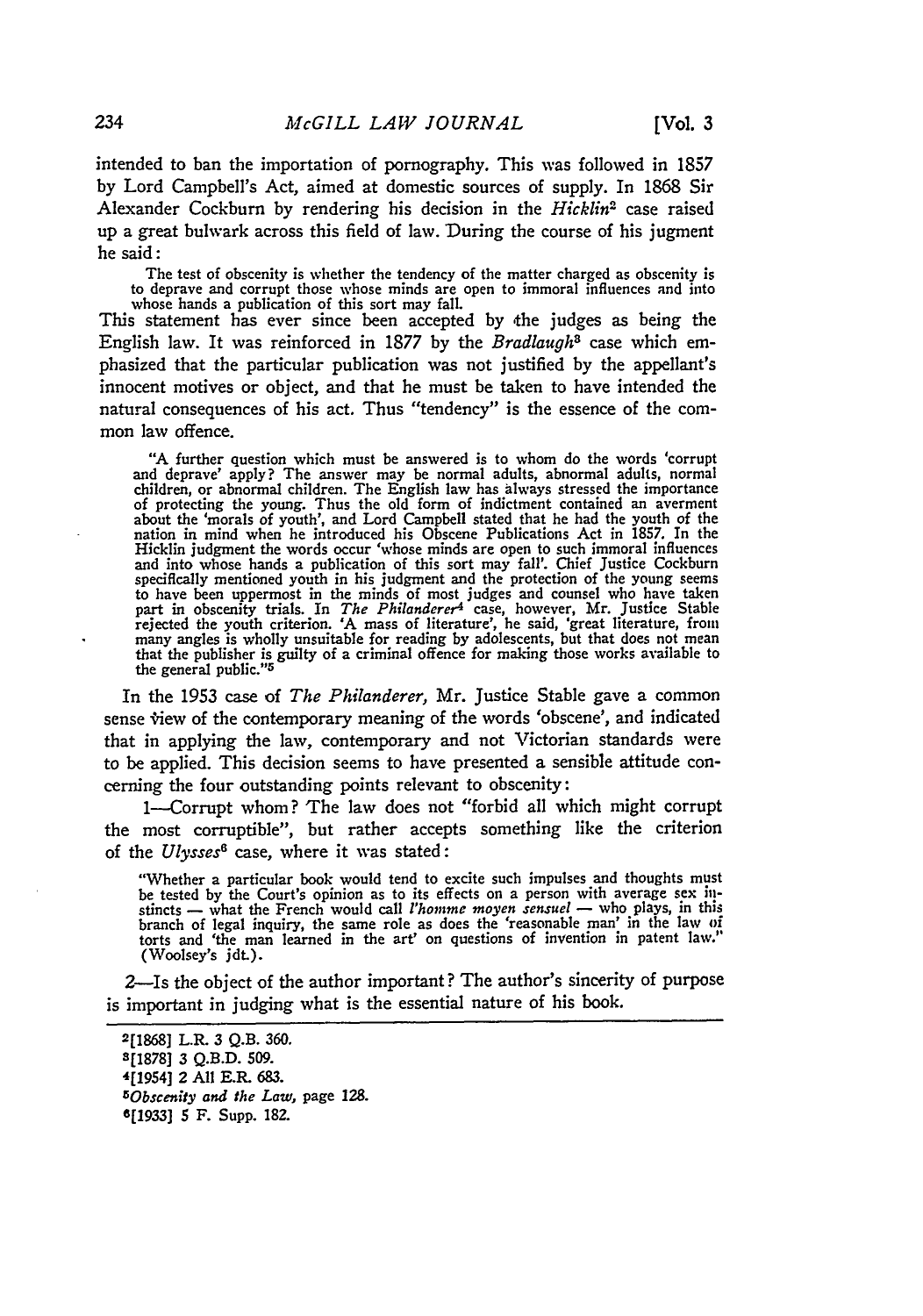3-Is it the publication as a whole which will be judged, or parts of it? It is the essential or dominant nature of the publication, taken as a whole, which is to be considered on a charge of obscenity.

4-What standard of obscenity is to be applied? **A** contemporary one: not a Victorian standard.

This decision differed on all four points from the prior attitude of the English courts. But since this decision, their attitude seems to have regressed to its former state. For this reason, in November 1954 the Society of Authors set up a committee presided over **by** Sir Alan Herbert to examine the existing law of obscene libel and to recommend reforms. The Herbert Committee presented a Bill which was introduced into the House of Commons in March, **1955.** It has not yet been passed. The Bill did not attempt to define obscenity, but instructed juries and magistrates to take into account literary or artistic merit **in** all cases of obscene publication. In general the Bill follows the *Philanderer* decision.

The failure of the English legal system to break away from the *Hicklin* case naturally leads the author to a consideration of the United States experience. If we can speak of evolution in the law, the *Ulysses* decision of the United States Court of Appeals, rendered August 7, 1934 by Augustus Hand, Learned Hand concurring and Manton J. dissenting, was a mutation. Here the *Hicklin* case was for all practical purposes discarded, and in its place was set up the same attitude concerning the four outstanding points as was almost twenty years later presented in the English decision of *The Philanderer.* Concerning the *Hicklin* case, Judge "Augustus Hand ruled: "The rigorous doctrines laid down in that case are inconsistent with our own decision(s) ... **,** and in our opinion do not represent the law."

The *Ulysses* case suggests that there had been a sort of progression in the law concerning obscenity, and that in England a similar progression has so far been blocked by the bulwark of the *Hicklin* case and by the refusal of the English courts to follow the innovations of the *Philanderer* case. Progression seems similarly blocked by the fact that the proposed Bill to amend the law relating to obscene publications has not been passed.

It may be well to note in addition to Mr. St. John-Stevas' observations, that in this development or "progression" of the Law, neither England nor the United States has reached the position of several continental countries where if a work has artistic merit it cannot be subsumed under the law regarding obscenity. That is: a book may be obscene, but because it has artistic (or scientific) merit it is not obscene, or, to put it another way, it cannot be successfully prosecuted. This goes beyond the *Ulysses* decision, for there it was held that though parts of the book were obscene, the book as a whole was not, and therefore did not violate the law. If the book as a whole were obscene, it would have been condemned by the courts, despite its